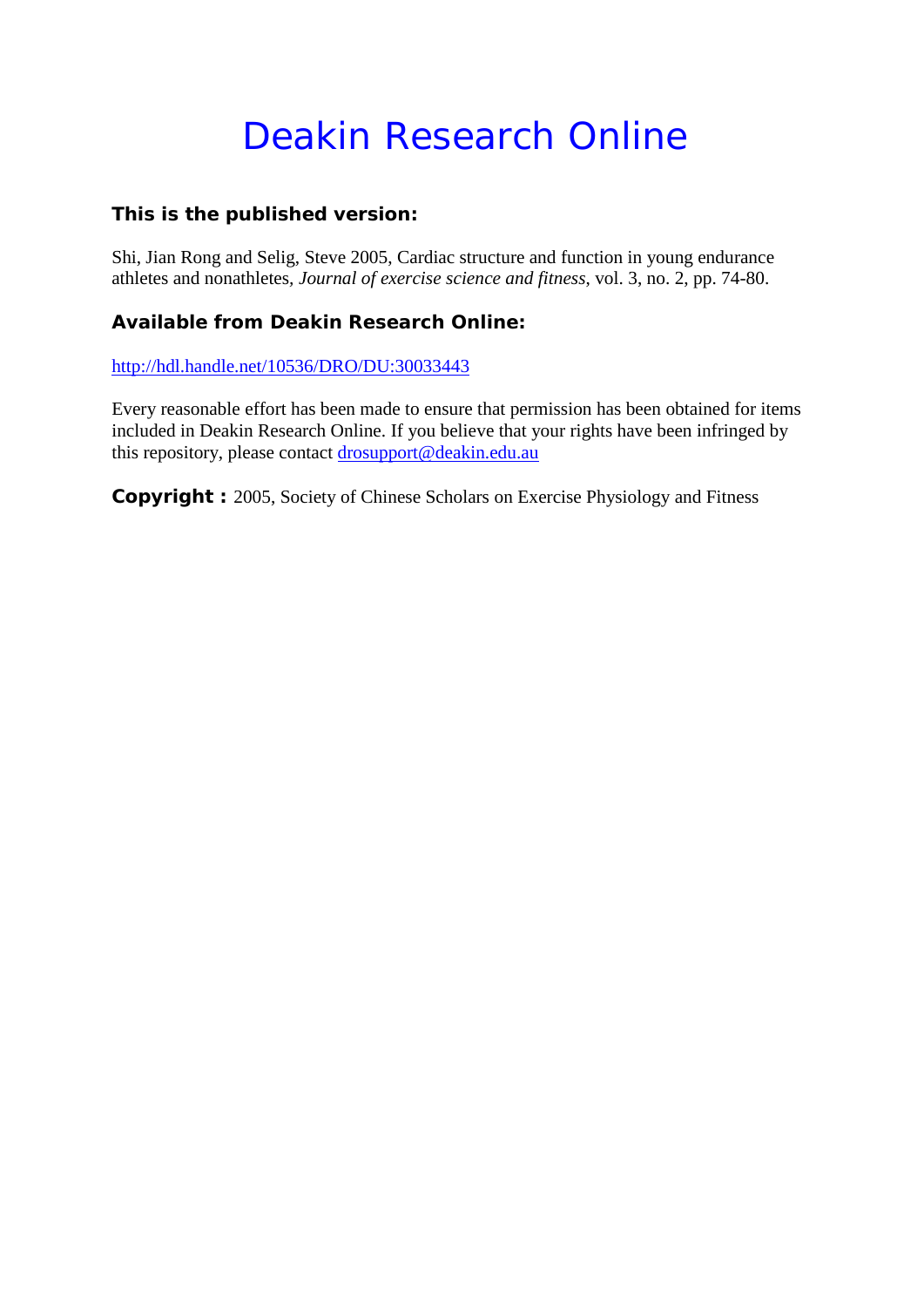# **CARDIAC STRUCTURE AND FUNCTION IN YOUNG ENDURANCE ATHLETES AND NONATHLETES**

Jian Rong Shi, Steve Selig

*The Centre for Rehabilitation, Exercise and Sports Science, Victoria University, AUSTRALIA*

The purpose of this study was to examine, in male adolescents, the effects of long-term endurance training on cardiac structure and function, by adopting a cross-sectional comparison with a nonathletic control group. A total of 13 endurance-trained (EX) and seven untrained (CON) male adolescents (mean  $\pm$  SE, age = 15.3  $\pm$ 0.3 and  $15.2 \pm 0.28$  yrs, respectively) underwent echocardiography at rest to determine left ventricular enddiastolic dimension (LVD<sub>d</sub>), left ventricular end-systolic dimension (LVD<sub>e</sub>), left ventricular posterior wall thickness (LVPW), stroke volume (SV), and cardiac output (CO). On separate days, incremental exercise tests were conducted on a cycle ergometer to measure peak oxygen uptake ( $\dot{V}O_{2\text{max}}$ ) and anaerobic power.  $\rm \ddot{VO}_{2max}$  was greater in the endurance group (54.4 ± 1.8 mL min $^{-1}$  kg $^{-1}$ ) than in the control group (45.8 ± 1.6 mL min<sup>-1</sup> kg<sup>-1</sup>;  $p < 0.05$ ). Mean exercise time was longer in EX (12.9 ± 0.7 min) than CON (10.4 ± 0.8 min;  $p < 0.05$ ). No significant differences were noted between the two groups in resting heart rate, maximal heart rate, LVD<sub>d</sub>, LVDs, LVPW, SV, SV indexed, CO, and CO indexed, or in the anaerobic strength. These data provide evidence that endurance-trained adolescent males develop superior exercise performance before the cardiac remodeling that is evident in trained adult athletes.

**Keywords:** endurance training, cardiac structure and function, exercise performance, oxygen uptake, male adolescents

#### **Introduction**

Cardiorespiratory function is critical to the performance of many sports and physical activities, such as longdistance running and swimming. In endurance-trained adult athletes, the cardiorespiratory system typically shows evidence of having undergone a series of favorable adaptations (Ikaheimo et al. 1979), which are thought to contribute to performance. These adaptations include left ventricular (LV) enlargement, chamber wall

Corresponding Author

Jian Rong Shi, The Centre for Rehabilitation, Exercise and Sports Science, Victoria University, 705/83 Queensbridge St, Southbank, Victoria 3006, AUSTRALIA

E-mail: jrshi@students.latrobe.edu.au

thickening, an increase in cardiac contractility, an increase in cardiac output (CO), and electrocardiographic changes (Smith et al. 1994; Stork et al. 1992). However, there are almost no data on endurance-trained children and adolescents to inform scientists, coaches, and athletes about the normal sequence of adaptive changes that manifest in adult athletes. Timing of cardiovascular adaptations in young people is of great interest across a range of issues, including athletic performance, talent identification, growth and development, and cardiovascular health in adulthood. In one of the few studies on adolescent athletes, some differences in cardiac structure and function were reported between trained and untrained volunteers (Ricci et al. 1982). The differences included an increase in the LV mass in the groups trained for endurance (10%) and those trained for strength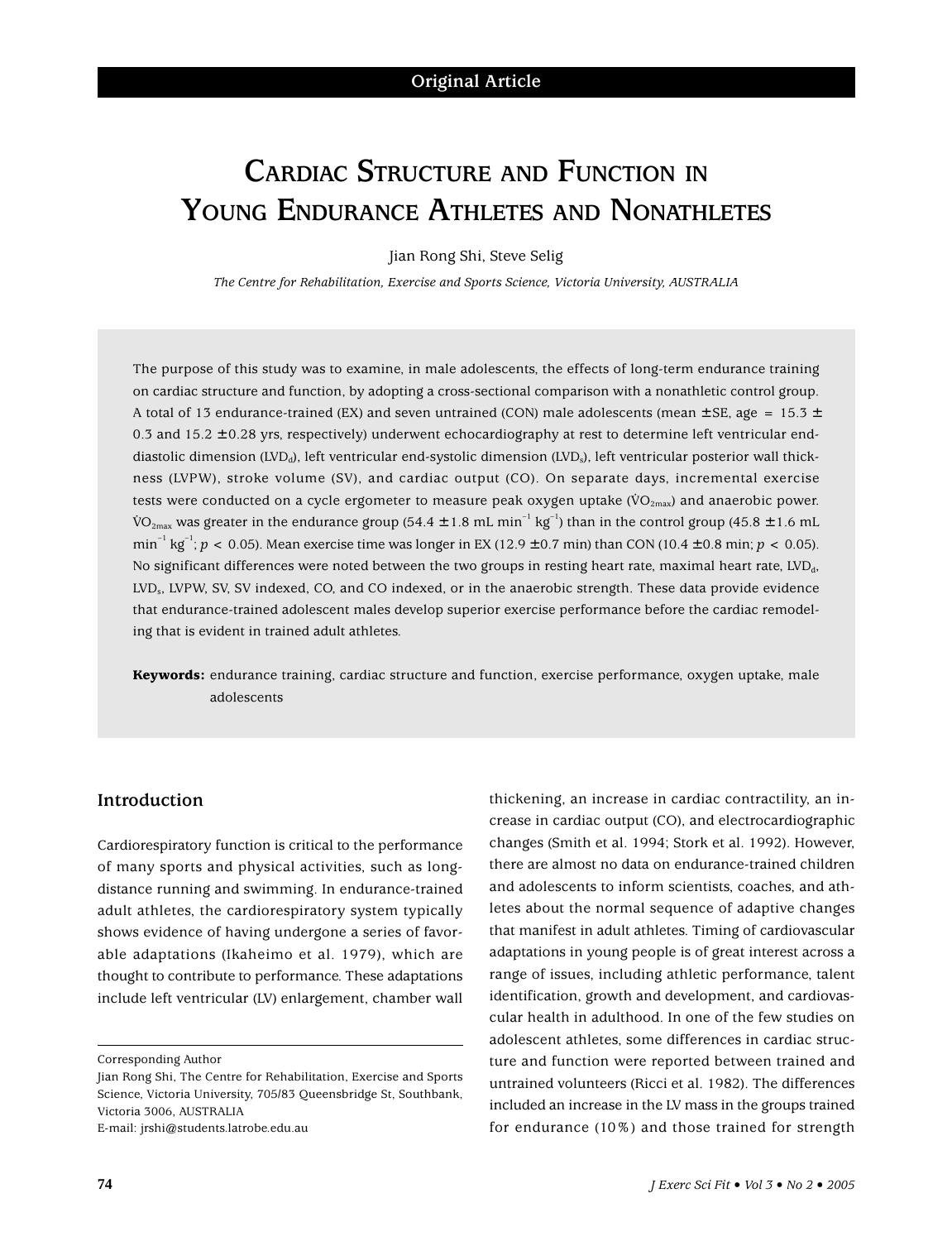(4%). A major confounding issue in the interpretation of both physiologic and structural responses to exercise training in children and adolescents is that these responses invariably take place in the context of growth and maturation. This raises methodologic and, in some cases, even ethical difficulties with conducting these investigations. Possibly as a corollary, children are encouraged to delay specialized intensive training for specific sports until they reach early to middle adolescence (American Academy of Pediatrics 2000).

Many important questions arise about the possible effect of exercise training on the cardiac structure and function of children and adolescents (Baxter-Jones et al. 2003). The studies focusing on the associations between long-term exercise training and cardiac structure and function in young athletes during rest and exercise may provide answers to some of these questions. Most previous studies (Stork et al. 1992; Ricci et al. 1982) comparing cardiac structure and function in adult athletes and nonathletes were cross-sectional, and, thus, it was not possible to determine whether the exercise training was responsible for all, or some, of the traits. There are three main hypotheses to explain the interactions of exercise training and cardiac structure and function (Stolt et al. 2000; Karjalainen et al. 1997; Smith et al. 1994). First, exercise training is responsible for all of the changes. Alternatively, some athletes may have pre-existing cardiac advantages and engage in self-selection to endurance-type activities. Third, cardiac profiles in athletes reflect a combination of exercise training and preexisting cardiac structure and function. To thoroughly test these three hypotheses would require extensive longitudinal studies. In the current research, cross-sectional observations of cardiac structure and function at rest and during exercise were made for young male adolescent endurance-trained athletes and for sedentary controls matched for age and gender. If the differences between the groups were less than they are for adults, or even absent, then this disparity lends some indirect support to the hypothesis that exercise training contributes to the improvements in cardiac structure and function that are commonly seen in endurance-trained athletes.

Therefore, the purpose of this study was to compare exercise responses and cardiac structure and function at rest in endurance-trained (EX) and untrained (CON) male adolescents aged 14–16 years.

#### **Methods**

This study examined the cardiac structure and function, as well as the maximal oxygen consumption ( $\rm\ddot{VO}_{2max}$ ) during exercise testing of 13 EX male adolescents and seven CON male adolescents (age range, 14–16 yrs).

EX adolescents volunteered from an elite swimming squad and an athletics club. Each had participated in organized endurance training, including swimming or running, at least three times per week for the past year. Each training session lasted 1–2 hours. Work intensity was self-rated using a scale of  $1-5$ , when  $1 =$  light training that does not result in perspiration or make you feel tired;  $2 = \text{training that results in a little perspiration}$ and minimal fatigue (recovery takes only a few minutes); 3 = training that results in profuse perspiration, a heart rate increase (140–150 beats $\cdot$ min<sup>-1</sup>), and considerable exhaustion (recovery takes a few minutes to 15 minutes);  $4 =$  training that results in profuse perspiration, a considerable heart rate increase ( $> 150$  beats min<sup>-1</sup>), and more exhaustion (recovery takes  $> 15$  min);  $5 =$  hard work sessions that result in maximal heart rate (MHR) increase ( $> 180$  beats  $\cdot$  min<sup>-1</sup>), abundant perspiration, and complete exhaustion. Most of the trained adolescents in this study had a work intensity score above 3. It is generally acknowledged that exercise should be performed at an average intensity of at least 70% of the MHR, at least three times per week and at least 30 minutes per session to elicit improvements in aerobic capacity (Leicht et al. 2003; Hoffman 2002).

The CON group came from peers of the EX group or some high schools in Melbourne. The volunteers did not belong to any athletics club and had not participated in regular specific endurance training during the past year.

Before any testing, all participants were informed of the risks of the procedures, for which they and their parents gave written consent. The study protocol was approved before the procedures began by the relevant Victoria University Human Research Ethics Committee and conformed to the National Health and Medical Research Council (Australia) Statement on Ethical Conduct of Research in Humans (1999). All participants were free of injuries at the time of testing and for 3 months before participation, and were not taking any prescribed medications that may have affected exercise performance.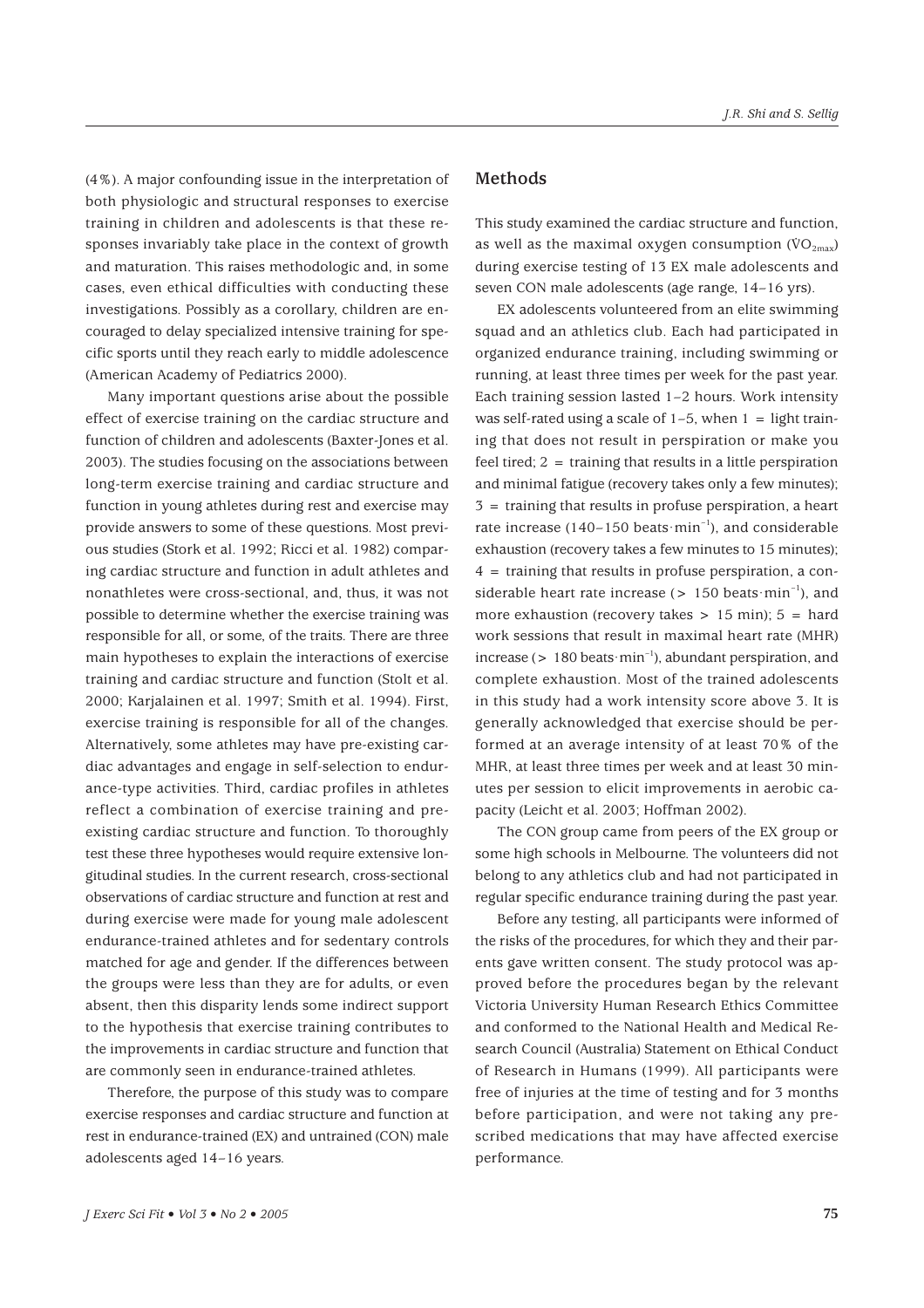All participants were measured for height, body mass with a portable digital scale, and four skinfold sites (Harpenden, British Indicators Ltd, West Sussex, UK). Anthropometric measures were used to calculate body surface area (BSA), the body composition percentages of lean body mass (fat-free mass, FFM) and body fat by Body Composition Analysis program Series A, Repco, Melbourne, Australia.

 $\rm \dot{VO}_{2max}$  tests were conducted using a symptomlimited incremental protocol (commencing at 25 W with increments of 25 W min<sup>-1</sup>) on an electronically braked cycle ergometer (Excalibur, Lode, Groningen, The Netherlands). Cadence was self-selected in the range of 80–100 revolutions per minute. Cycling continued until volitional fatigue occurred. Expired air was analyzed online using open-circuit spirometry (Applied Electrochemistry S-3A and CD-3A analyzers, Ametek, Pittsburg, PA, USA). All instrumentation used in the measurement of  $\rm{VO}_{2\text{max}}$  was calibrated using standard methods before and immediately after each test. Criteria for establishing that  $\rm{VO_{2max}}$  had been reached consisted of a plateau in  $\rm \dot{VO}_2$  for two successive increments of power (Bickham et al. 2002). The criterion used for reaching a plateau in  $\rm \dot{VO}_2$  was that further increases in exercise intensity did not lead to an additional increase in oxygenconsumption. If the subject did reach a plateau, the secondary criterion was that the heart rate reached 195 beats/minute.

During aerobic testing, each participant's heart rate was recorded each minute and rhythm was monitored continuously using a telemetry electrocardiograph (X-Scribe Stress Test System, Mortara Instrument Inc, Milwaukee, WI, USA).

Echocardiography was used to measure cardiac structure and function at rest. During this procedure, participants were asked to lie on a bed for as long as 60 minutes, in the left lateral decubitus position. A 3.5-MHz transducer was placed in the fourth or fifth intercostal space adjacent to the left sternal border. Using the parasternal long-axis view, an average of 3 measurements by M mode of the interventricular septum (end diastole), LV cavity size (end diastole and end systole), and LV posterior wall thickness (LVPW) (end diastole) were made. From the parasternal long-axis view, LV outflow tract (LVOT) diameter was measured by two-dimensional imaging, using an average of three measurements. The left ventricle ejects a volume of blood into the cylindrical aorta on each beat. The base of this cylinder is the systolic cross-sectional area of the aorta, and its height is the distance the average blood cell traveled during ejection for that beat. This distance is expressed as the velocity-time integral (VTI). VTI was taken to be the average of measurements from three consecutive heartbeats, except for irregular rhythms, where VTI was calculated from the average of five beats. VTI was also used in the calculation of stroke volume (SV) and CO.

 $SV = LVOT$  area  $\times$  LVOT VTI

 $CO = SV \times heart$  rate

*t* tests were used to determine significant differences between the two groups for height, weight, body composition, exercise heart rates,  $\rm \ddot{v}O_{2max}$ , and cardiac indices. Descriptive statistics are reported as means and standard deviation of the mean (mean  $\pm$  SD). Statistical analysis was made using SPSS for Windows (Version 10.0.5; SPSS Inc. Headquarters, Chicago, IL, USA). For all variables, the alpha level of  $p < 0.05$  was considered significant.

#### **Results**

The anthropometric values for the two groups (EX and CON) are shown in Table 1. These characteristics were similar for the two groups. Although EX showed a lower mean value for percentage body fat than CON, this was not statistically significant.

 $\rm \dot{VO}_{2max}$  was significantly higher in the endurance group (54.41  $\pm$  1.79 mL min<sup>-1</sup> kg<sup>-1</sup>) than the untrained group (45.83 ± 1.6 mL min<sup>-1</sup> kg<sup>-1</sup>,  $p < 0.05$ ; Table 2), with corresponding differences in time to fatigue  $(12.9 \pm 0.7)$ minutes for EX,  $10.4 \pm 0.8$  minutes for CON,  $p < 0.05$ ;

**Table 1.** Characteristics of young endurance athletes and nonathlete control subjects\*

| EX              | <b>CON</b>       |
|-----------------|------------------|
| $(n = 13)$      | $(n = 7)$        |
| $15.3 \pm 0.3$  | $15.20 \pm 0.28$ |
| $174.2 \pm 2.8$ | $171.2 \pm 3.3$  |
| $60.8 \pm 2.9$  | $58.7 \pm 3.3$   |
| $1.7 \pm 0.2$   | $1.7 \pm 0.2$    |
| $8.9 \pm 0.7$   | $11.8 \pm 1.7$   |
| $91.2 \pm 0.6$  | $88.2 \pm 1.7$   |
|                 |                  |

\*Values are mean ± SD.

 $EX = experimental group; CON = control group; BSA = body surface$ area;  $FFM = fat-free mass$ .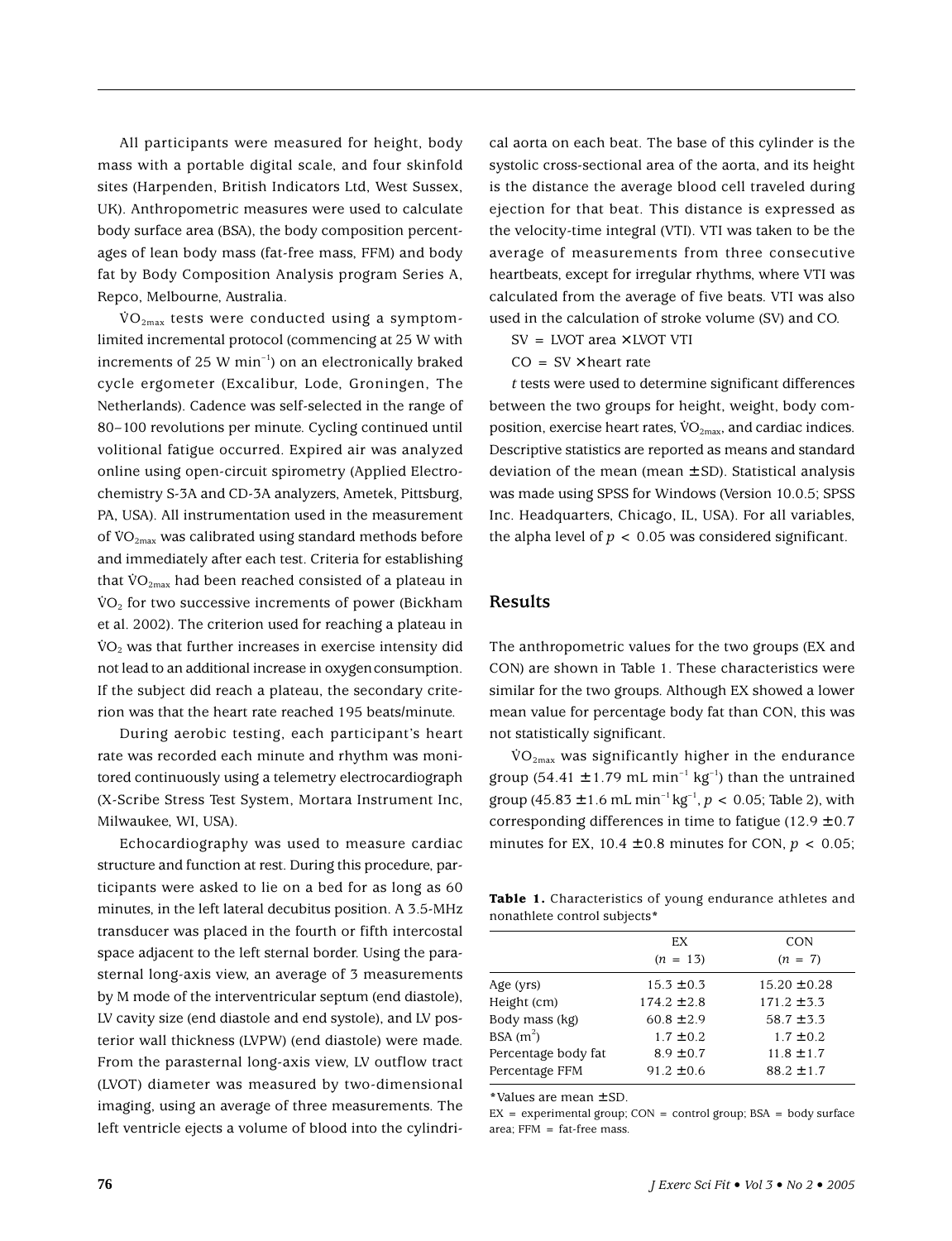Table 2). Absolute  $\rm{VO}_{2\text{max}}$  was not significantly different between the two groups (Table 2). MHRs were not significantly different between the groups, as well.

Resting heart rates were not significantly different between EX and CON (Table 3). LV end-diastolic dimension (LVD<sub>d</sub>), LV end-systolic dimension (LVD<sub>s</sub>), LVPW, SV, SV indexed, CO, and CO indexed were not significantly different between EX and CON (Table 3).

#### **Discussion**

Several studies have demonstrated large percentage improvements in  $\rm{VO}_{2\text{max}}$  in physically conditioned adults (Gravelle et al. 2000; Yamazaki et al. 2000), due to changes in both the cardiovascular system and skeletal muscle cells. Several earlier investigators (Obert et al. 1998; Rowland et al. 1998; Unnithan et al. 1996) had also provided evidence indicating that prepubertal endurance athletes would attain a greater  $\rm{VO}_{2max}$  than untrained prepubertal children. Some researchers reported an average training improvement in  $\rm{VO}_{2\text{max}}$  in approximately 10% of adolescents (Naughton et al. 2000). The present study found a greater relative  $\rm{VO}_{2max}$  (mL kg<sup>-1</sup> min<sup>-1</sup>) in EX male adolescents than in CON male adolescents, but no significant difference in absolute  $\rm{VO}_{2\text{max}}$  (L min<sup>-1</sup>) in EX males and CON males. This result is probably due to the effect of body composition on  $\rm{VO}_{2\text{max}}$  results. Previous studies indicated that the mean value of  $\rm{VO}_{2\text{max}}$ showed a significant negative relationship with body fat percentage  $(r = -0.55)$  (Al-Hazzaa et al. 1994). In our study, both groups of adolescent males were similar in age, height, weight and BSA. The EX group showed a lower mean value in body-fat percentage (8.89%) than

**Table 2.** Results of symptom-limited graded exercise test\*

|                                                                     | EX                            | <b>CON</b>                 |
|---------------------------------------------------------------------|-------------------------------|----------------------------|
|                                                                     | $(n = 13)$                    | $(n = 7)$                  |
| $\text{VO}_{2\,\text{max}}$ (L min <sup>-1</sup> )                  | $3.3 \pm 0.19$                | $2.7 \pm 0.19$             |
| $\rm \dot{VO}_{2\,max}(mL\,min^{-1}\,kg^{-1})$                      | $54.41 \pm 1.79$ <sup>†</sup> | $45.83 \pm 1.60^{\dagger}$ |
| $\rm \dot{VO}_{2\,max}$ (mL min <sup>-1</sup> kg <sup>-1</sup> FFM) | $59.69 \pm 2.00^{\dagger}$    | $52.19 \pm 2.40^{\dagger}$ |
| MHR (beats $min^{-1}$ )                                             | $194.38 \pm 3.66$             | $188.71 \pm 5.50$          |
| Time to fatigue (min)                                               | $12.85 \pm 0.69^{\dagger}$    | $10.43 \pm 0.75^{\dagger}$ |
|                                                                     |                               |                            |

\*Values are mean ± SD.

† Significant difference between groups (*p* < 0.05).

EX = experimental group; CON = control group;  $\dot{V}O_{2m}$  = peak oxygen uptake;  $FFM = fat-free mass$ ;  $MHR = maximal heart rate$ .

| <b>Table 3.</b> Cardiac structure and function at rest in young en- |
|---------------------------------------------------------------------|
| durance athletes (EX) and nonathlete control subjects $(CON)^*$     |

| Parameter                                         | EX               | CON              |
|---------------------------------------------------|------------------|------------------|
|                                                   | $(n = 13)$       | $(n = 7)$        |
| $LVDd$ (mm)                                       | $5.26 \pm 0.13$  | $5.38 \pm 0.20$  |
| $LVD_d/BSA$ (mm/m <sup>2</sup> )                  | $3.05 \pm 0.02$  | $3.12 \pm 0.02$  |
| $LVD_{s}$ (mm)                                    | $3.59 \pm 0.12$  | $3.40 \pm 0.23$  |
| $LVD_s/BSA$ (mm/m <sup>2</sup> )                  | $2.08 \pm 0.02$  | $1.96 \pm 0.02$  |
| LVPW (mm)                                         | $0.80 \pm 0.02$  | $0.79 \pm 0.02$  |
| LVPW/BSA $(mm/m^2)$                               | $0.47 \pm 0.02$  | $0.46 \pm 0.02$  |
| Resting heart rate                                |                  |                  |
| (beats $min^{-1}$ )                               | $61.00 \pm 1.19$ | $60.00 \pm 3.50$ |
| SV (mL beat <sup>-1</sup> )                       | $91.23 + 5.41$   | $92.42 + 3.95$   |
| SV indexed (mL min <sup>-1</sup> m <sup>2</sup> ) | $52.35 \pm 2.48$ | $54.72 \pm 2.30$ |
| $CO (L min-1)$                                    | $5.89 \pm 0.37$  | $5.51 \pm 0.19$  |
| CO indexed (mL min <sup>-1</sup> m <sup>2</sup> ) | $3.40 \pm 0.17$  | $3.25 \pm 0.18$  |

\*Values are mean ± SD.

 $LVD_d$  = left ventricular end-diastolic dimension; BSA = body surface area; LVPW = left ventricular posterior wall thickness; LVD<sub>s</sub> = left ventricular end-systolic dimension;  $SV =$  stroke volume;  $CO =$  cardiac output.

did the control group (11.80%), although a significant difference could not be demonstrated. The FFM encompasses all of the body's nonfat tissues, including the skeleton, water, muscle, connective tissue, organ tissues and teeth. The use of FFM to normalize  $\rm VO_2$  is more appropriate for research questions examining physiologic changes during growth and maturation than it is for questions examining endurance performance in weightbearing activities. The results of the present study confirm that the greater  $VO<sub>2</sub>$  of FFM (mL min<sup>-1</sup> kg<sup>-1</sup> FFM) occurs in trained male adolescents.

Superior aerobic strength was not accompanied by significant differences, or even trend differences, between the two groups for  $LVD<sub>d</sub>$ ,  $LVD<sub>s</sub>$ , and LVPW, even when the latter are expressed relative to BSA. Therefore, these data suggest that superior  $\rm VO_{2max}$  in endurancetrained adolescents who do not have cardiac hypertrophy occurs, either as a result of the training, or as an inherent trait. There is evidence that trained adult athletes develop LV enlargement, chamber wall thickening, and increased cardiac contractility and CO (Smith et al. 1994; Stork et al. 1992), suggesting that these adaptations become manifest because of the functional improvements that result from long-term endurance training. We acknowledge, however, that the phase of rapid physical growth during adolescence increases the complexity of studying the effects of exercise train-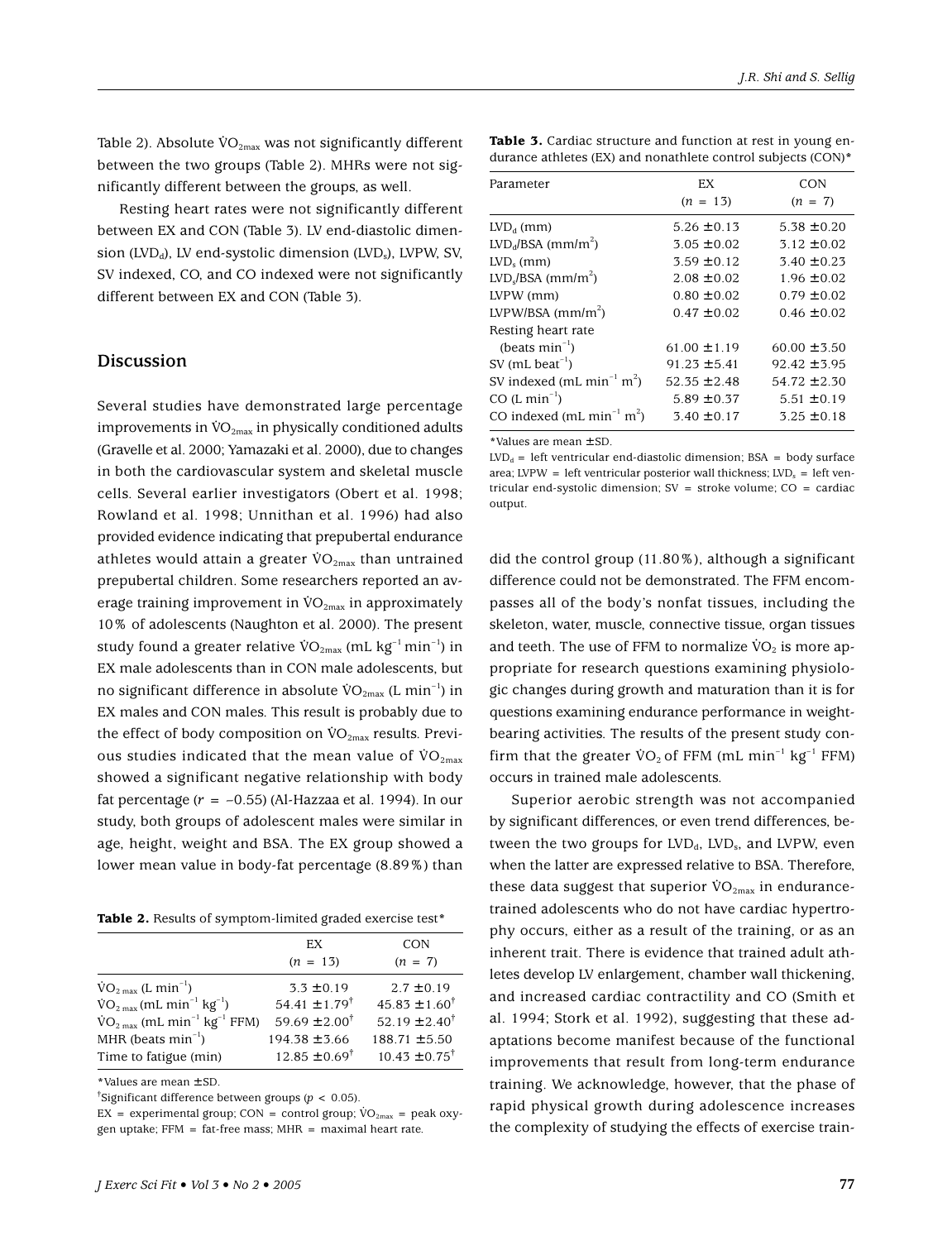ing in people in this developmental phase. During adolescence, substantial growth and development of the cardiorespiratory and musculoskeletal systems occur. Therefore, cardiorespiratory function may be related to the combination of maturation, with its rapid changes in body mass and body composition, and the physical training. The purpose of using a control group and crosssectional comparison design in this study was to eliminate the influence of these variables.

 $\rm{\dot{VO}_{2max}}$  is directly related to maximal CO, arteriovenous oxygen saturation, pulmonary capacity of oxygen transport, oxygen muscular extraction, and metabolic rate.  $\rm{VO}_{2max}$  and maximal CO are linearly correlated  $(r = 0.84)$  (Bello et al. 1995), and the increases in  $\rm{\ddot{VO}_{2max}}$  with training result primarily from increases in maximal CO, not from increases in maximal arteriovenous oxygen differences (Yamazaki et al. 2000). In the present study MHRs were similar in both groups, indicating that the higher  $\rm{VO}_{2\text{max}}$  in the EX individuals was predominantly due to higher maximal SVs in the athletes. This finding is supported by earlier work, showing that improvements in maximal CO resulted almost entirely from increased SV, with little change in MHR (Rowland 1992). Furthermore, SV and CO are similar for trained and untrained volunteers at rest (Rowland et al. 1998; John 1969).

Cardiovascular adaptations related to endurance training are well known among male adult athletes. During endurance exercise, the heart improves its ability to pump blood mainly by increasing its SV. This occurs because of an increase in end-diastolic volume, LV contractility, and LV muscle mass. Endurance training is thought to cause LV enlargement characterized both by dilation, due to increased blood volume loads (preload), and by hypertrophy, in response to increased contractility and force of contraction (afterload). These modes of cardiac enlargement are distinct from those occurring in heart failure, with endurance training being associated with improved systolic LV ejection (Giorgi et al. 2000; Ikaheimo et al.1979) rather than the impaired ventricular function that is characteristic of heart failure. Endurance-exercise training may increase preload by several mechanisms, including increases in circulating blood volume (Ricci et al. 1982), or increased filling times at rest and submaximal exercise (manifested as lower heart rates) to lead to increased SVs. EX adult athletes showed elevated values for LV chamber dimension, LV mass, LV mass index, and SV index when compared with untrained subjects, and the extent of these adaptations was related to training volumes (Stork et al. 1992). The cardiac structural changes during rest are adaptation responses to long-term exercise training. These adaptations add to the efficiency of the heart's energy utilization and may improve the maximum CO, the  $\rm{VO}_{2\text{max}}$ , and endurance performance during exercise (Giorgi et al. 2000). In contrast to adult studies, the extent to which endurance training can alter cardiac function and size in children and adolescents is not well understood. Some recent research (Obert et al. 1998; Rowland et al. 1998) has shown that the cardiac structure and function of children as well as adults may incur adaptive changes with exercise training, although these changes might be quantitative differences in the absolute values during rest and exercise between children and adults. In contrast to the findings with the child athletes, adult endurance athletes demonstrated a greater SV than nonathletes at rest, as well as during exercise. The above findings have suggested that there might be quantitative differences in the absolute values measured in some of the cardiac responses during rest and exercise between children and adults. In the current study,  $LVD<sub>d</sub>$ ,  $LVD<sub>s</sub>$ , and  $LVPW$  were not significantly different between EX and CON male adolescents. Previous reports of cardiac adaptations with growth indicated that if long-term training is a stimulus for cardiac hypertrophy, the adaptation is slow and mild in young people (Bale 1992). Children may need greater exercise intensity than adults to trigger cardiovascular adaptations to training (Baxter-Jones et al. 2003), and requires further study. The degree of improvement is thought to be dependent on such variables as training volume, training modes, and the initial physical capacities of the child or adolescent. After 8 weeks of endurance training, LV internal dimension and LV wall thickness did not change in 16-year-old adolescent boys (Ricci et al. 1982). The brief duration of the intervention possibly contributed to the absence of hypertrophic changes in the heart in that investigation. In the present cross-sectional study, the duration that participants had been engaged in endurance training was at least 12 months, yet cardiac structure and function at rest were not different from their age-matched peers. Effective responses to endurance training depend on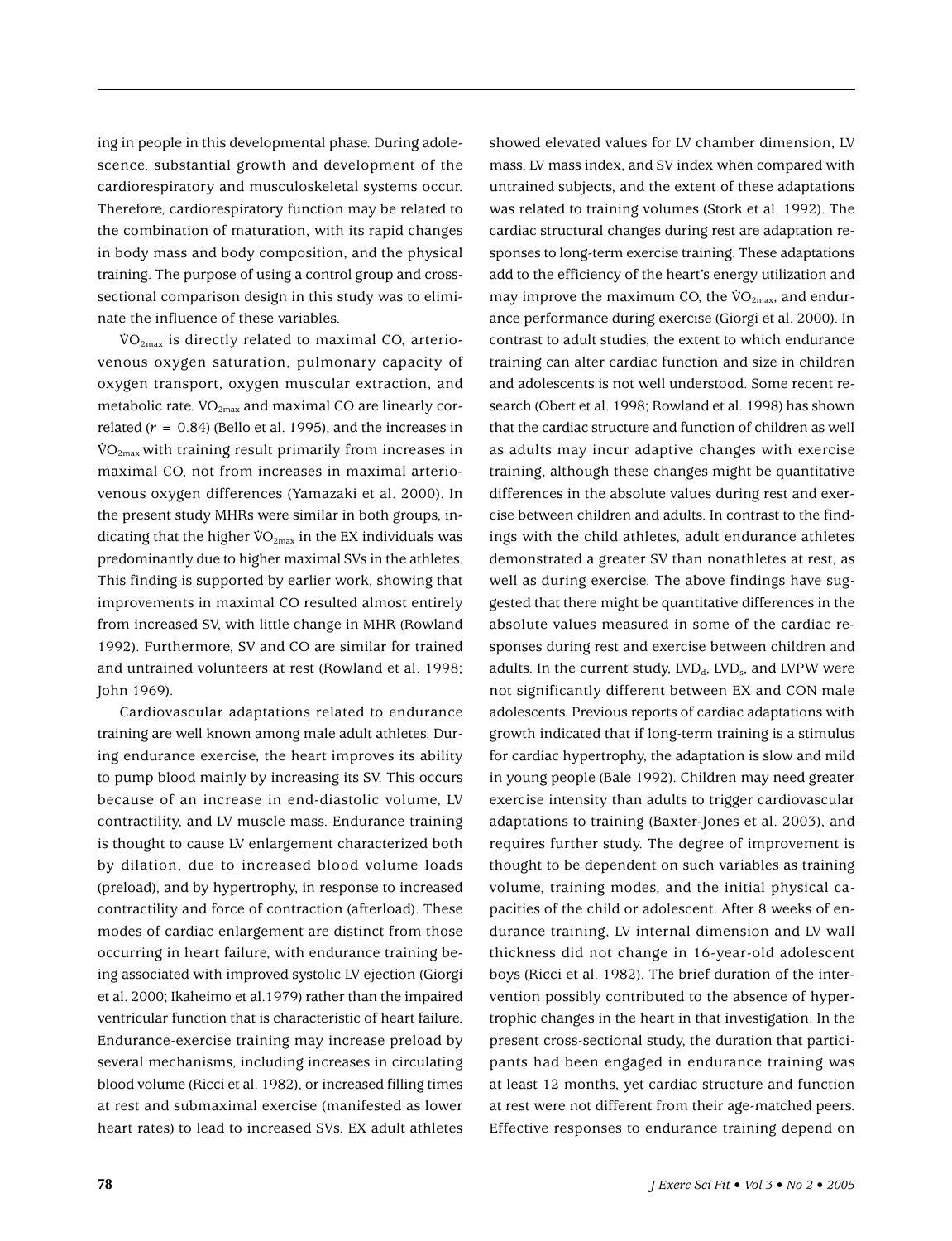sufficient training stimuli, comprised of the intensity, duration, and frequency of training. The role of genetics in facilitating observed adaptations is also considered to be important. Insufficient long-term exposure to endurance-training stimuli, in combination with genetic factors and/or the slowness of resting adaptations to cardiovascular structure and function in the athletic adolescents, may explain the absence of differences in the current data. That the cardiac structural variables measured during rest in our study were not accompanied by significantly increased  $\rm{VO}_{2max}$  and endurance performance, may suggest the potential role of variables extrinsic to the cardiovascular system that may be supportive of endurance performance and increased  $\rm \ddot{VO}_{2max}$  (Cameron et al. 1980). Such extrinsic variables, including the active muscle mass, increased oxidative capacity of skeletal muscle, increased muscle blood flow and possible increased total blood volume, mental capacity to resist the symptoms, and physical manifestations of fatigue, may play important roles in the development of maximal gas transport and consumption in young athletes (St Clair Gibson et al. 2001).

Furthermore, it might be difficult to expose more profound cardiovascular differences in trained versus untrained children, because most 'untrained' children are also active, through active recreation habits, compulsory school sports, or physical education classes. Bale (1992) commented that, in most studies, the effects of exercise training on children can only be assessed in weeks or months, yet in adults the effects are more easily monitored over longer periods of time. Thus, the assumption that physical activity, exercise, or training explains the differences between inactive and athletic children in functional capacity, over and above growth and maturation, should consider not only the differences of exercise training but also the influence of active recreation habits, compulsory school sports, or physical education classes.

#### **Conclusions**

In conclusion, the EX male adolescents had higher  $\rm \ddot{VO}_{2max}$  during exercise testing than the CON adolescent males, although height, weight, body composition, and FFM were similar for both.

EX adolescent males did not show greater SVs, CO at rest, or cardiac dimensions than CON male adolescents, as was hypothesized. This observation suggests that endurance-training stimulus may have to be of greater intensity, duration, and frequency than was evident for this cohort. The observation that these changes are evident in adults suggests that if long-term training is a stimulus for cardiac hypertrophy, the adaptation is slow and modest in young people. Alternatively or in addition, the CON group may have been engaged in sufficient exercise that may have masked any differences that otherwise may have existed.

#### **Acknowledgments**

The authors thank Dr. Geraldine Naughton, of Children's Hospital Institute of Sports Medicine in Sydney, for assistance in manuscript preparation. We are grateful to Jim Wilkinson, Lyn Wilkinson, Roger Restall, and Jill Fawcett of the Cardiology Department of Royal Children's Hospital, in Melbourne, for echocardiography assistance.

#### **References**

- Al-Hazzaa HM, Sulaiman MA, Al-Matar AJ (1994). Cardiorespiratory fitness, physical activity patterns and coronary risk factors in preadolescent boys. *Int J Sports Med* 15:267–72.
- American Academy of Pediatrics (2000). Intensive training and sports specialization in young athletes. *Pediatrics* 106:154–7.
- Bale P (1992). The functional performance of children in relation to growth, maturation and exercise. *Sports Med* 13:151–9.
- Baxter-Jones ADG, Maffulli N (2003). Endurance in young athletes: it can be trained. *Br J Sports Med* 37:96–7.
- Bello VD, Talarico L, Di Muro C, Santoro G, Bertini A, Giorgi D, Caputo MT, Bianchi M, Cecchini L, Giusti (1995). Evaluation of maximal left ventricular performance in elite bicyclists. *Int J Sports Med* 16:498–506.
- Bickham D, Roddignol PL, Gibbons C (2002). Re-assessing accumulated oxygen deficit in middle-distance runners. *J Sci Med Sport* 5:372–82.
- Cantwell JD, Dollar AL (1999). ECG variations in college athletes. *Physician Sports Med* 27):68–74.
- Christian WZ, Michael GM, Jan, M (1989). Physiological considerations in training young athletes. *Sports Med* 8:15–31.
- Giorgi D, Di Bello V, Bertini A, Talini E, Valenti G, Cioppi A, Precisi S, Pallini M, Moretti L, Caputo MT, Giusti (2000). Physiological